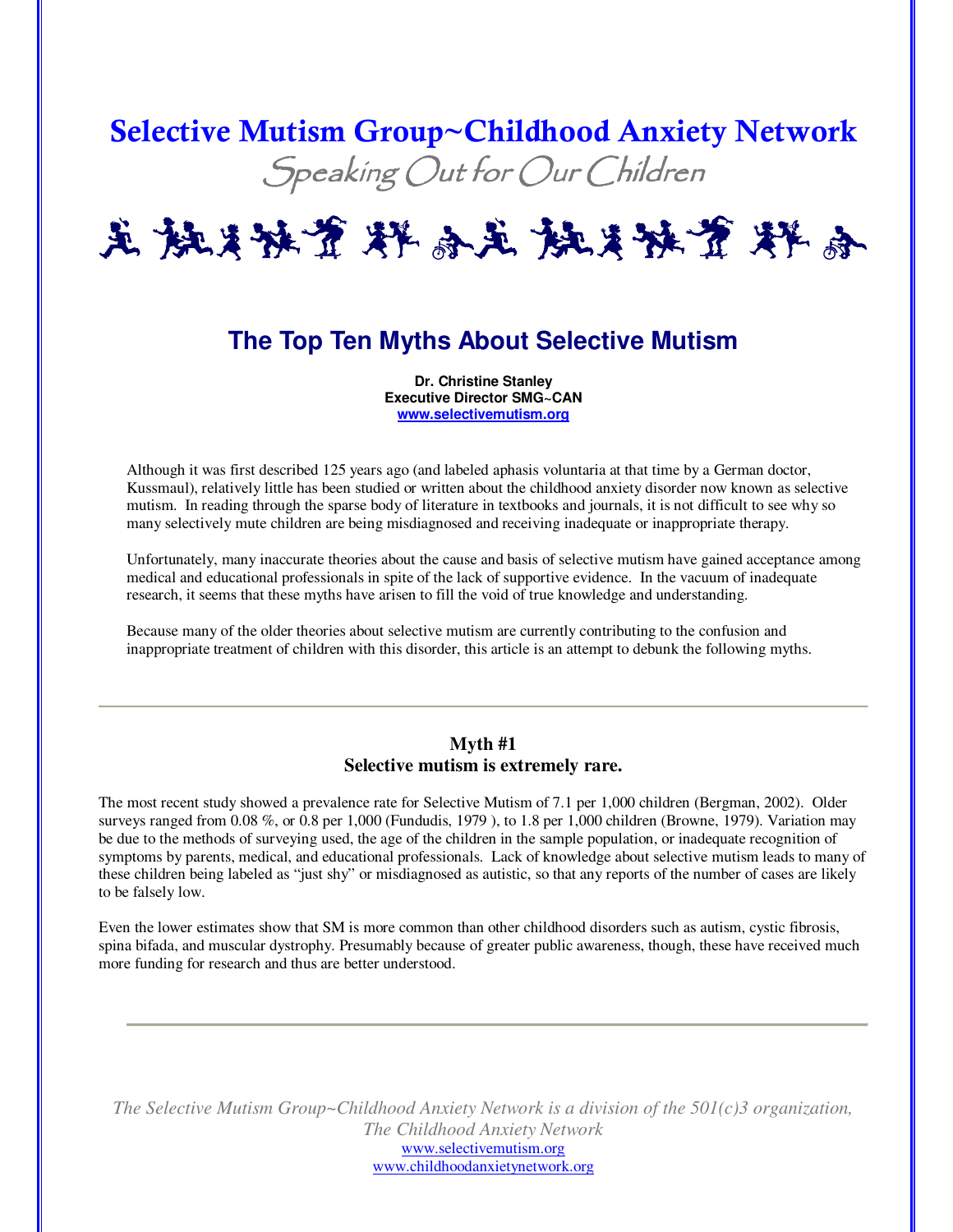#### **Myth #2**

## **Selectively mute children are typically severely emotionally disturbed, usually because they have suffered abuse, neglect or trauma.**

This assumption is often seen in older case reports, although no evidence is offered; instead, there is an apparent presumption that children would not exhibit excessive fearfulness in social interactions unless their life experiences had taught them to react in that way. Recent advances in understanding the neurobiological circuitry of anxiety have given reason to believe that human beings are hard-wired to be vigilant to danger, and that in some individuals the gating mechanisms for this circuitry are overly sensitive. Thus, for these individuals, normal life events do trigger anxious responses in certain contexts.

The fear of being placed under suspicion of abuse may prevent parents from seeking help for their children. While there may be a legitimate concern that selectively mute children would be unable to speak out if they were victims of abuse, there is no reason to assume that such abuse is any more likely to be occurring with these children than with the average child (Black, Uhde, 1996).

# **Myth #3**

# **Families of children with selective mutism are typically dysfunctional.**

While epidemiological studies have shown a high incidence of social anxiety and other forms of anxiety and/or depression in the close relatives of selectively mute individuals, there is no evidence that family pathology causes the symptoms of selective mutism. Discussions in older literature characterize parents, particularly mothers, as being either poorly attached or overly attached to selectively mute children. This notion is very similar to the now-discarded theory about autism that was prevalent several decades ago, when poor maternal bonding was thought to be the cause of that disorder. In both cases, it is likely that any observed bonding difficulties between parent and child might be a result of the disorder rather than the cause.

#### **Myth #4**

# **Selectively mute children use their silence as a form of passive aggression, manipulation, or defiance.**

Oppositional behavior may be in the eye of the beholder (or perhaps we should say, in the *ear* of the frustrated would-be listener), but taking this view of mutism implies a conscious choice of silence by the selectively mute child. If selective mutism does represent a speech phobia, it is not surprising that these children appear to stubbornly resist attempts to make them speak, just as, for example, a person with a fear of flying would not willingly board an airplane.

Additionally, it is wise to remember that power struggles between adults and children are no-win situations and the only winning strategy is to avoid them. One might ask who is being more oppositional, the child who is afraid to speak or the adult who stubbornly insists that the child must speak.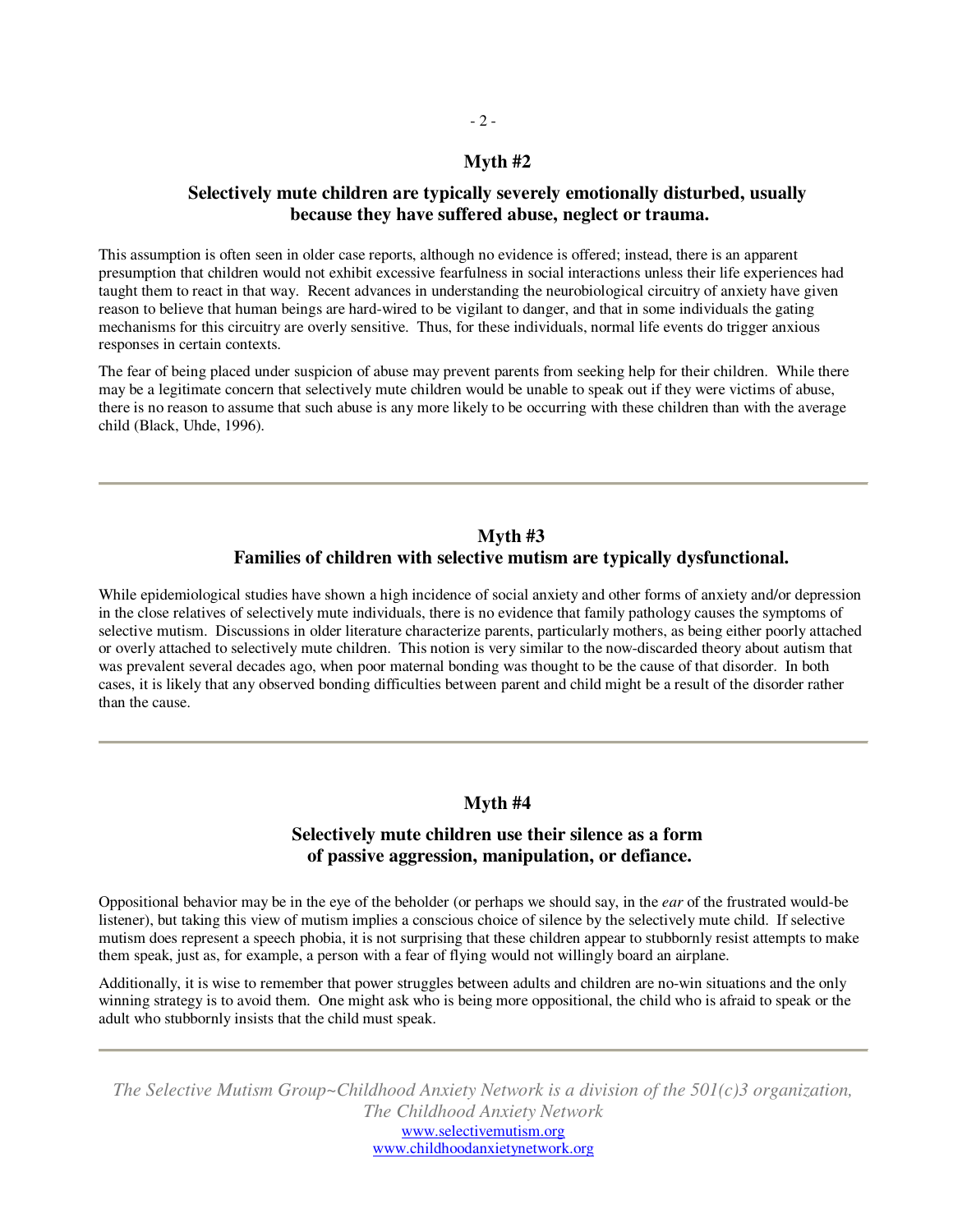## **Myth #5**

#### **Selective mutism is extremely difficult to treat.**

Historically this may have been true, but when treatment is approached with an understanding of selective mutism as an anxiety disorder, most children make excellent progress. Anecdotal evidence does suggest, however, that early diagnosis and multimodal treatment is critical for the greatest chance of successful treatment outcome.

#### **Myth #6**

#### **Selective mutism is really just severe shyness; most children will grow out of it.**

Shyness is a non-pathologic personality trait but it is not paralyzing, as is selective mutism. The inability to speak when speech is expected leads to severe incapacitation, inability to perform well in school without special accommodations, and poor self-esteem because of the frustration and anger reflected by teachers, peers, and others.

Although a percentage of selectively mute children apparently do overcome mutism without formal intervention, anecdotal reports indicate that these individuals continue to suffer from other manifestations of anxiety. And, since there is no way to identify which children may "outgrow" it, physicians and educators should recommend evaluation of any child meeting the DSM-IV criteria for selective mutism for one month or more. Otherwise, the window of opportunity for optimal treatment results will be missed in many cases.

One of the greatest frustrations for parents of selectively mute children is that if they seek advice of a pediatrician for a young child not speaking outside the home, they are usually told that their child is just shy, and then at the onset of kindergarten they are informed by school officials that the child is severely disturbed and needs psychological help.

# **Myth #7**

# **Adults who work with selectively mute children should let the children know that there is a firm expectation for speech.**

The expectation of speech is a trigger of severe, paralyzing anxiety for selectively mute children. Instead of the embracing the simplistic notion that mutism will stop when reinforcers are removed, teachers, parents and therapists must understand that these children need interventions to reduce anxiety, as well as instruction on recognizing and coping with their anxious feelings before any speaking goals are placed on them. Allowing children to communicate non-verbally does not prolong mutism but actually serves to increase the child's comfort level (as well as allowing the child to have his or her basic needs met during the period before they are able to speak). It should be noted that many mute children do not need external motivation to speak; they simply need supportive, encouraging attitudes so they can discover that they can begin speaking in situations where they previously felt paralyzed by anxiety.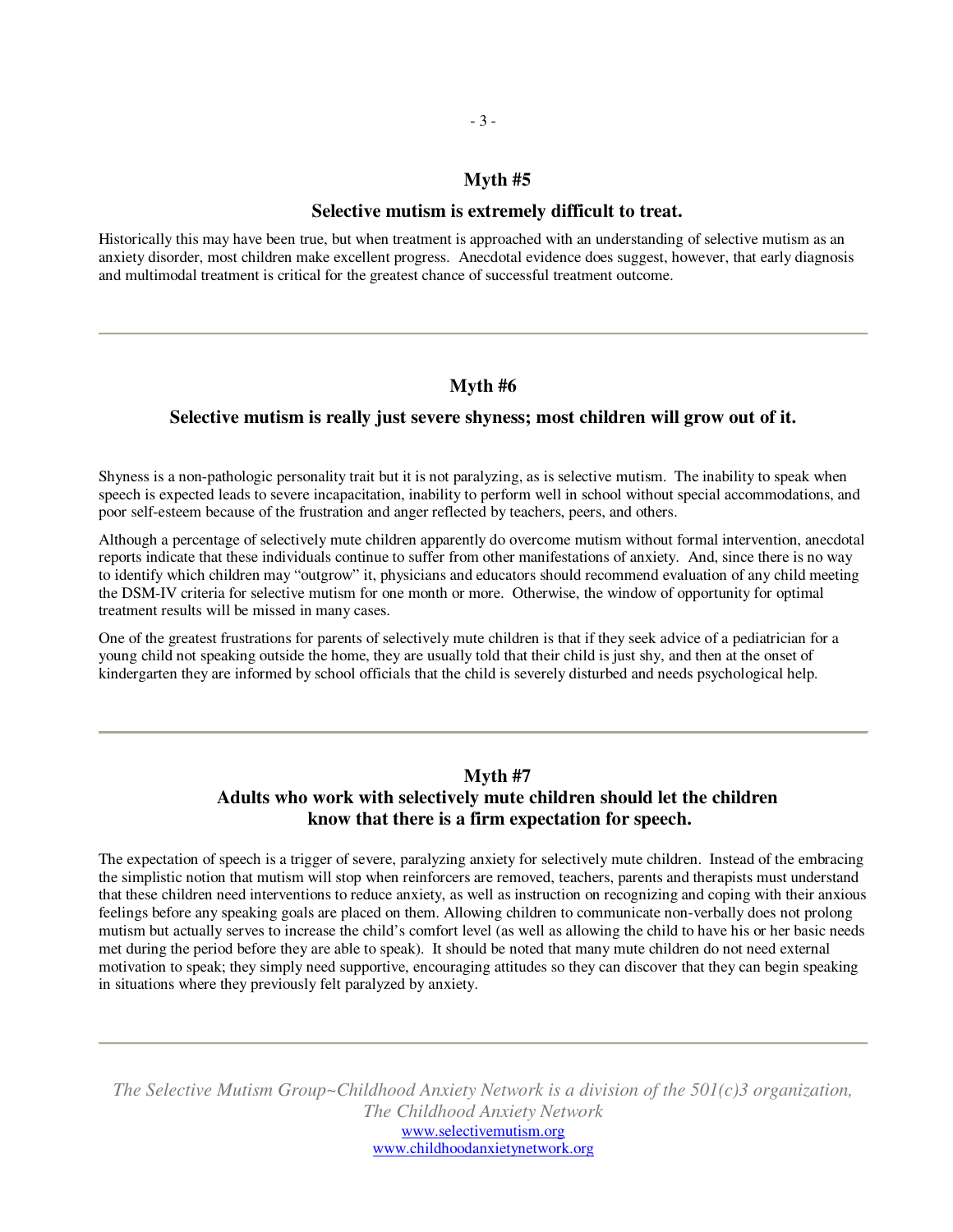#### **Myth #8**

#### **Selective mutism is a form of autism or is on the autism spectrum.**

Although the DSM-IV (the manual used by mental health professionals to diagnose) specifically rules out an autism diagnosis, there is apparently still a great deal of confusion over this point. The most obvious distinguishing feature of selective mutism is the selectivity; although autistic children may exhibit symptoms of mutism, the behavior is not variable with situation, environment, or audience. One of the best ways for clinicians to rule out autism is to observe videotape of the child in his or her comfortable environment (usually in the home). Most parents know that selectively mute children are very talkative and boisterous when they are at home, and if doctors and teachers can observe that behavior it becomes clear that the child is not autistic.

Another complicating factor is that the DSM-IV criteria for selective mutism do not list some of the associated behaviors, such as blank expression, lack of eye contact and other body postures that are often seen when selectively mute children are anxious. It is possible that clinicians unfamiliar with this disorder, on reading the DSM-IV, would not recognize that these behaviors are also part of what many believe to be the syndrome of selective mutism.

Research is needed to more clearly define all of the characteristics that tend to define Selective Mutism, so that future revisions of the DSM can explain these features and assist correct diagnosis.

#### **Myth #9**

#### **Selectively mute children tend to be below average in intelligence.**

This misperception is probably due to the difficulty educators have in evaluating the abilities of SM children by traditional verbal methods. Alternative testing methods and use of accommodations such as tape recording usually allow a more accurate assessment for these children. It remains to be proven, but most clinicians that work with large populations of selectively mute children believe that they tend to be *above* average in intelligence, and that many of them are gifted. Again, more research is needed.

# **Myth #10**

# **Children with selective mutism usually don't function well in the mainstream classroom and often shouldn't be promoted to the next grade level because they aren't speaking.**

Unless other factors are involved, most selectively mute children do very well in the regular classroom setting, provided there is not pressure to speak. The accommodations that are needed are minimal and should be possible in most any school. When verbalization is required, selectively mute children should be permitted to use alternative methods of completing assignments, such as tape recording at home or performing oral assignments one-on-one or within a small group setting when possible. Federal law mandates that children with disabilities have accommodations to place them on a level playing field with non-disabled individuals; therefore, the inability to speak in the school should not affect a child's grades or cause retention.